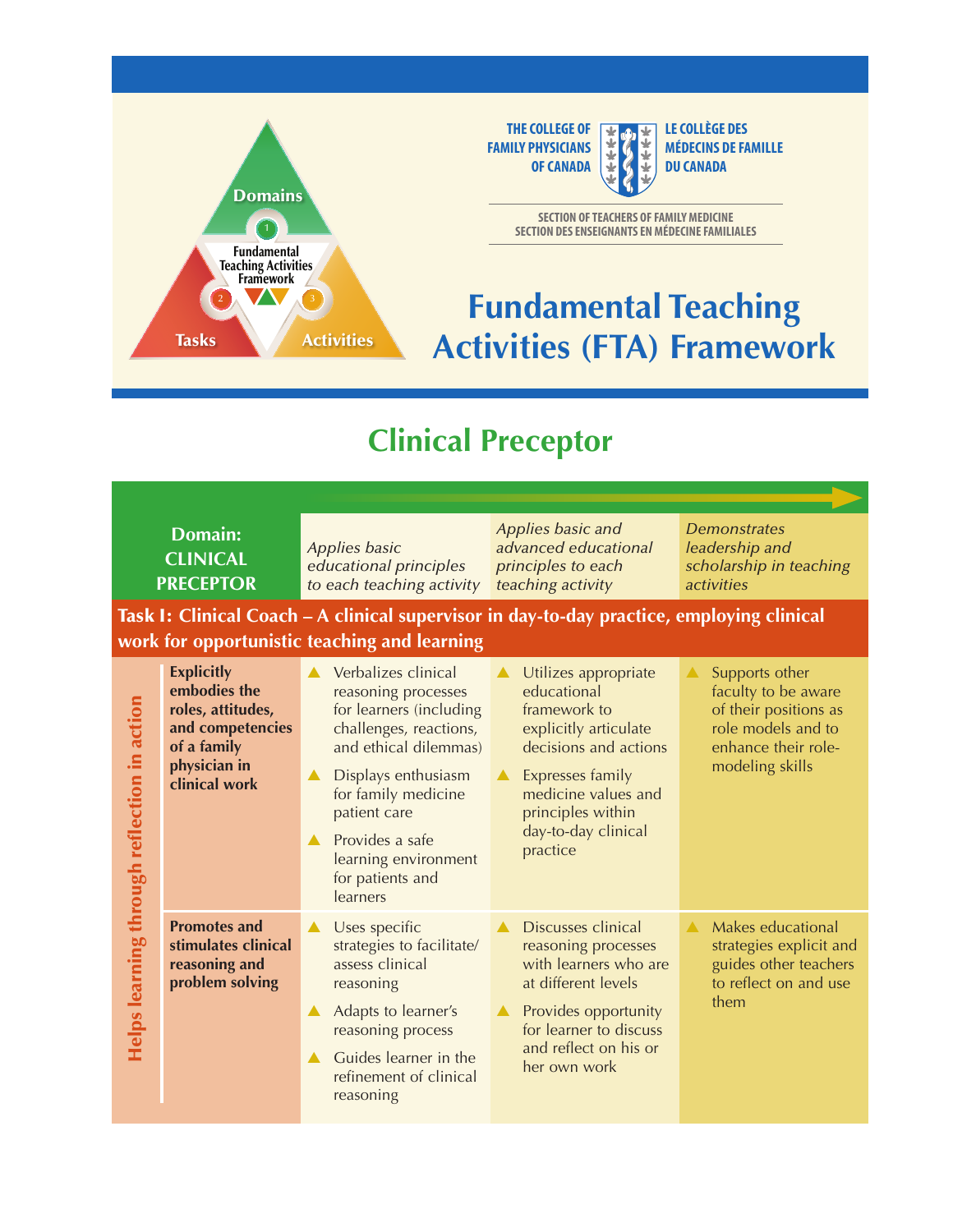|                                          | <b>Domain:</b><br><b>CLINICAL</b><br><b>PRECEPTOR</b>                                                                          | Applies basic<br>educational principles<br>to each teaching activity                                                                                                                                                                                                                              | Applies basic and<br>advanced educational<br>principles to each<br>teaching activity                                                                                                                                                                                                                                                                                                                                                                                                                                                        | <b>Demonstrates</b><br>leadership and<br>scholarship in teaching<br>activities                                                            |
|------------------------------------------|--------------------------------------------------------------------------------------------------------------------------------|---------------------------------------------------------------------------------------------------------------------------------------------------------------------------------------------------------------------------------------------------------------------------------------------------|---------------------------------------------------------------------------------------------------------------------------------------------------------------------------------------------------------------------------------------------------------------------------------------------------------------------------------------------------------------------------------------------------------------------------------------------------------------------------------------------------------------------------------------------|-------------------------------------------------------------------------------------------------------------------------------------------|
| ps learning through retlection on action | <b>Gives timely,</b><br>learner-centred,<br>and constructive<br>feedback                                                       | Provides and receives<br>$\blacktriangle$ .<br>formative, effective<br>feedback according<br>to the components of<br>effective feedback<br>Encourages learner<br>to make meaning of<br>feedback<br>Helps learner select<br>relevant learning<br>strategies and<br>resources for self-<br>learning | $\blacktriangle$<br>Fluidly adapts<br>observation and<br>feedback depending<br>on learner's needs<br>for more or less<br>independence<br>Guides and directs<br>$\blacktriangle$<br>learner's reflections<br>on next steps to<br>encourage learning<br>based on feedback<br>Encourages learner<br>to reflect on personal<br>role as teachers                                                                                                                                                                                                 | Acts as a peer<br>resource for<br>enhancement of<br>colleagues' feedback<br>skills                                                        |
|                                          | <b>Uses program</b><br>assessment tools<br>to document<br>observed learner<br>performance<br>according to level<br>of training | Demonstrates skill<br>▲<br>at using different<br>assessment tools<br>Uses appropriate<br>▲<br>tools to correctly<br>describe the learner's<br>performance<br>(eg, field notes)                                                                                                                    | Collates and interprets<br>$\blacktriangle$ .<br>evidence of learning<br>and provides<br>meaningful feedback<br>based on multiple<br>sources, including<br>direct observation<br>Consistently<br>$\blacktriangle$ .<br>chooses appropriate<br>assessment tools<br>and coordinates<br>them to develop<br>a comprehensive<br>picture of learner<br>performance<br>$\blacktriangle$ Encourages<br>learner's reflection<br>and increased<br>independence in self-<br>assessment (including<br>identification of<br>strengths and<br>challenges) | Assists faculty in<br>improving assessment<br>skills<br>Supports<br>implementation and<br>enhancement of<br>program assessment<br>systems |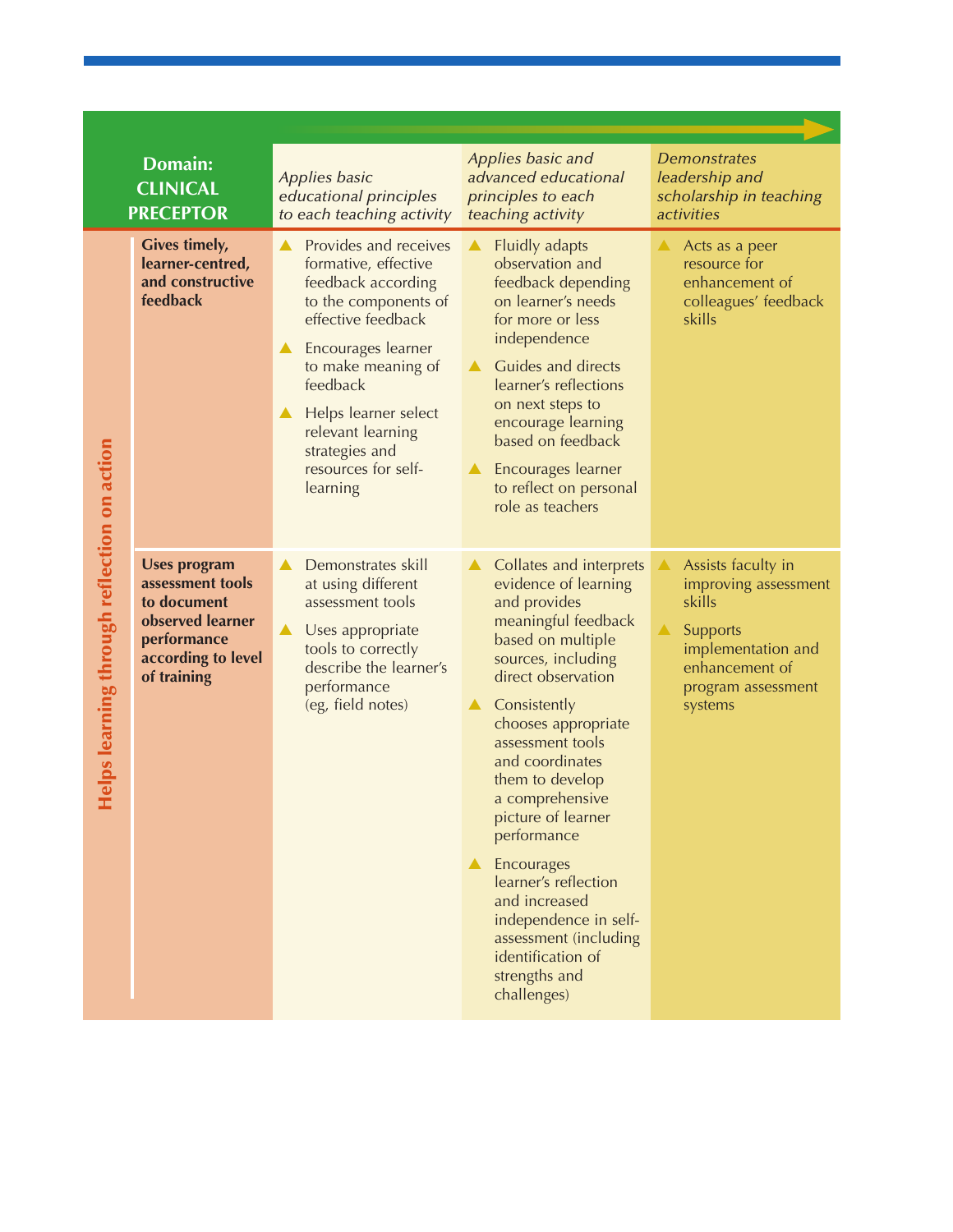|                                                       | <b>Domain:</b><br><b>CLINICAL</b><br><b>PRECEPTOR</b>                       | <b>Applies basic</b><br>educational principles<br>to each teaching activity                                                                                                                                                                                                     | Applies basic and<br>advanced educational<br>principles to each<br>teaching activity                                                                                                      | <b>Demonstrates</b><br>leadership and<br>scholarship in<br>teaching activities                                                                                                                                                  |
|-------------------------------------------------------|-----------------------------------------------------------------------------|---------------------------------------------------------------------------------------------------------------------------------------------------------------------------------------------------------------------------------------------------------------------------------|-------------------------------------------------------------------------------------------------------------------------------------------------------------------------------------------|---------------------------------------------------------------------------------------------------------------------------------------------------------------------------------------------------------------------------------|
| <b>delps learning through</b><br>reflection on action | <b>Employs reflective</b><br>processes to<br>refine clinical<br>supervision | Solicits learner's<br>feedback on clinical<br>supervision<br>Seeks peer<br>$\blacktriangle$<br>observation and<br>feedback on specific<br>preceptor-learner<br>encounters<br>Incorporates<br>$\blacktriangle$<br>self-reflection<br>and feedback<br>in enhancing<br>supervision | Collaborates with<br>learner to refine<br>supervision to meet<br>needs<br>Seeks educational<br>opportunities beyond<br>the daily reflective<br>process to improve<br>clinical supervision | Provides peer<br>$\blacktriangle$<br>coaching to other<br>clinical teachers<br>Promotes reflection<br>on clinical teaching<br>among colleagues<br>Fosters the<br>development of<br>a community of<br>practice among<br>teachers |

## Task II**: Competency Coach – An educational advisor along the course of learner's training, guiding development of competencies**

| <b>Helps learner design</b><br>and update his or her<br>individual learning plan                        | Facilitates a dialogue<br>$\blacktriangle$<br>with learner to select<br>pertinent learning<br>goals (eg, program<br>objectives) and<br>strategies to progress<br>Engages other<br>$\blacktriangle$<br>supervisors in the<br>learning plan (helps<br>operationalize plan)                          | <b>Facilitates</b> learner<br>to take ownership<br>of developing and<br>updating learning<br>plans<br>Analyzes challenges<br>to progression and<br>collaborates with<br>learner to plan<br>specific strategies<br>to overcome these<br>challenges | Acts as a resource<br>for colleagues for<br>educational problem<br>solving in clinical<br>training |
|---------------------------------------------------------------------------------------------------------|---------------------------------------------------------------------------------------------------------------------------------------------------------------------------------------------------------------------------------------------------------------------------------------------------|---------------------------------------------------------------------------------------------------------------------------------------------------------------------------------------------------------------------------------------------------|----------------------------------------------------------------------------------------------------|
| <b>Guides a comprehensive</b><br>periodic progress review<br>informed by the learner's<br>self-analysis | Uses the program's<br>$\blacktriangle$<br>tools to help learner<br>synthesize the<br>different pieces of<br>formative feedback<br>(eg, field notes)<br>Integrates learner's<br>$\blacktriangle$<br>self-assessment<br>and in-training<br>assessments to identify<br>appropriate learning<br>plans | Fosters and facilitates<br>learner in taking<br>ownership of lifelong<br>learning<br>Finds common<br>ground in the case<br>of discrepancy<br>between learner's<br>self-assessments and<br>supervisors' in-training<br>assessments                 | Assists colleagues<br>to develop lifelong<br>learning skills in their<br>learners                  |